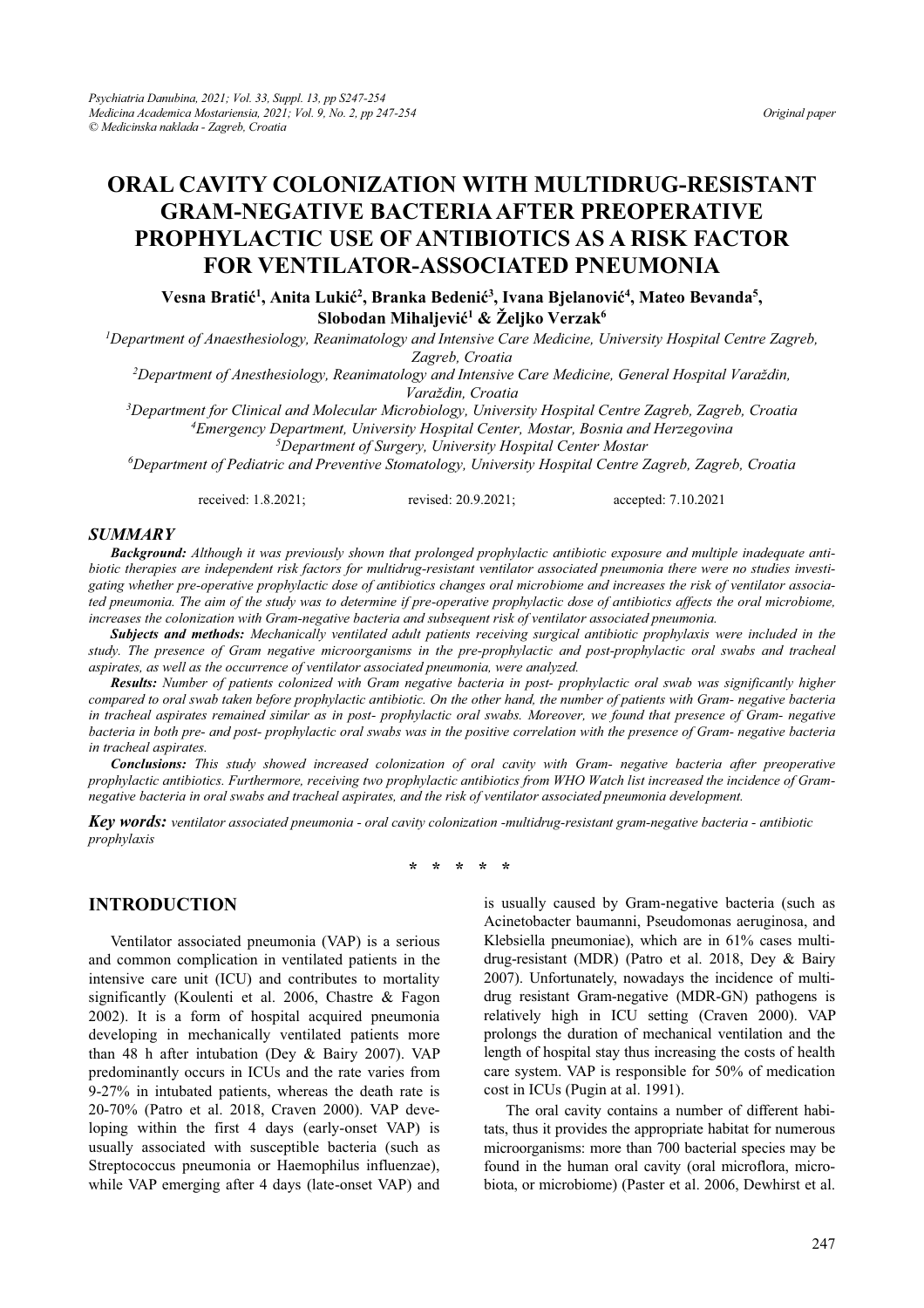2010). Imbalance of oral microflora contributes to oral and systemic diseases (Han & Wang 2013).

Although it was previously shown that prolonged prophylactic antibiotic exposure and multiple inadequate antibiotic therapies are independent risk factors for multidrug-resistant VAP (Sands et al. 2017), there were no studies investigating whether pre-operative prophylactic dose of antibiotics changes oral microbiome and how these changes affect the incidence and causative agents of VAP.

The aim of the study was to determine the impact of pre-operative prophylactic dose of antibiotics on oral cavity colonization. Secondly, we investigated the role of the colonization of oral cavity with multidrugresistant Gram-negative bacteria in the development of VAP and the impact of antibiotic resistance on the mortality of patients and length of hospital stay. Furthermore, we analyzed which WHO group of antibiotics given in the surgical prophylaxis select - negative bacteria and the resistant strains in the oral cavity and whether the resistant phenotype affects the need for antibiotic escalation in patients developing VAP.

# **SUBJECTS AND METHODS**

### **Subjects**

The study included adults (over 18 years), mechanically ventilated patients receiving surgical antibiotic prophylaxis in three intensive care units of the University Hospital Centre Zagreb (cardiac-AKA, general surgical- AIK, and neurosurgical-AIN). Patients' demographic data and outcome, antibiotics used for preoperative prophylaxis, duration of ICU and hospital stay, as well as the number of ventilator hours were recorded. Moreover, the presence of Gram- negative microorga nisms in the pre-prophylactic and post-prophylactic oral swabs, and tracheal aspirates, as well as the occurrence of VAP were analyzed. The diagnosis of VAP was based on chest X-ray, elevated C-reactive protein (CRP) levels and polymorphonuclear count. *Written informed consent was obtained from all patients participating in the trial. Study was approved by the Ethical Committee of the University Clinical Hospital Center Zagreb.* 

### **Methods**

There were 21 different antibiotics as listed in Table 1, or a combination of two or three of these agents used in perioperative prophylaxis. Patients received prophylaxis with antibiotics commonly used in intensive care units such as cefazolin, cefuroxime, metronidazole, piperacillin in combination with tazobactam or cloxacillin and antibiotic therapy was changed, if necessary, after the antibiogram result. Antibiotic choice on the clinical picture and the type of procedure to be applied to the and whether it was primarily "clean" procedure such as skull or heart surgery or procedures that are at risk of contamination such with intestinal flora such as abdominal surgery.

The first samples of oral swabs and endotracheal aspirates (ETA) were taken immediately before the introduction of antibiotic therapy, and the second swabs on the fifth day after the introduction of antibiotic therapy. The oral swab and ETA were taken by an educated bachelor of nursing. The samples were immediately taken to the laboratory, or if not possible, stored in the refrigerator. The first oral swabs were seeded on blood agar plates according to the routine diagnostic procedure. The second oral swab was seeded on selective medium for Gram-negative bacteria Mac- Conkey agar (Copan, Zagreb). The ETA samples

**Table 1.** Antibiotics used in perioperative prophylaxis classified accoriding to WHO's AWaRe classification of antibiotics

| Group of antibiotics                  |                        |           |
|---------------------------------------|------------------------|-----------|
| Access <sup>*</sup>                   | Watch*                 | Reserve** |
| amikacin; amoxyicilin/clavulanic acid | cefepime               | colistin  |
| benzylpenicillin                      | ceftazidime            | linezolid |
| cephazolin                            | ceftriaxone            |           |
| clindamycin                           | cefuroxime             |           |
| cloxacilin                            | ciprofloxacine         |           |
| gentamicin                            | ertapneme              |           |
| metronidazole                         | meropeneme             |           |
| sulfametoxazole+trimethoprim          | piperacilin/tazobactam |           |
|                                       | rifampicin             |           |
|                                       | teicoplanin            |           |
|                                       | vancomycin             |           |

\* Antibiotics that have activity against a wide range of commonly encountered susceptible pathogens, also showing lower resistance potential than antibiotics in the other groups and are recommended as essential first or second choice empiric treatment options; \* Antibiotic classes that have higher resistance potential and/or antibiotics that are at relatively high risk of selection of bacterial resistance; \*\* Antibiotics and antibiotic classes that should be reserved for treatment of confirmed or suspected infections due to multi-drug-resistant organisms and should be treated as "last resort" options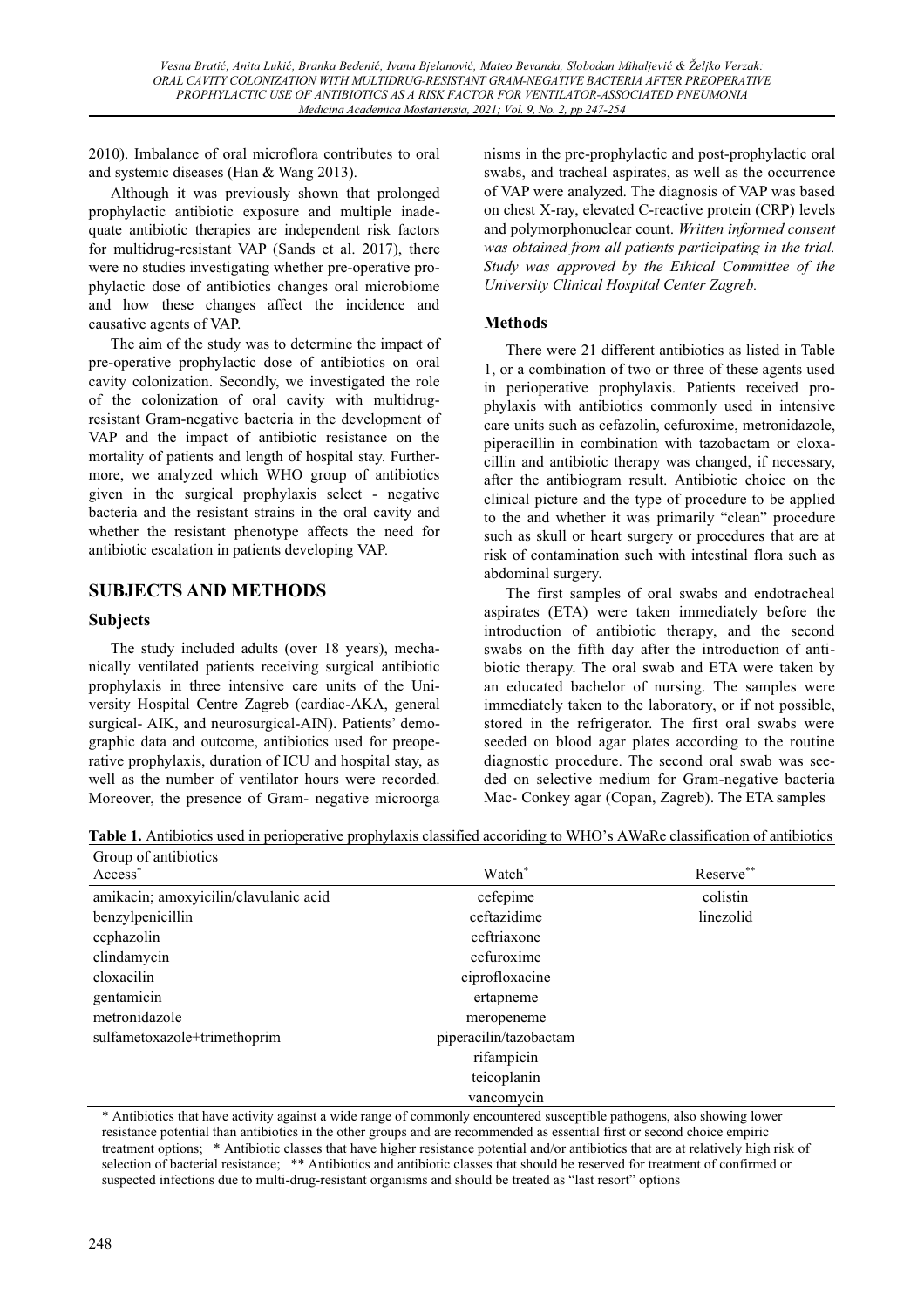were subjected to Gram and methylene blue staining, and  $10 \mu l$  of sample was seeded on blood agar for quantitative analysis. The isolates in the number of >105 CFU/ml were further analyzed. The growth of microorganisms below the breakpoint point was considered contamination or colonization.

Bacteria were identified by conventional biochemical tests and the MALDI-TOF( matrix assisted laser desorption ionization-time of flight mass spectrometry) (Bruker, Illinois, USA) method.

The antimicrobial susceptibility to a wide range of antibiotics was determined by disk-diffusion and broth microdilution method in 96 well microtiter plates and interpreted according to CLSI breakpoints (CLSI, 2016) (Clinical Laboratory Standard institution 2016). The isolates were classified as multidrug-resistant (MDR), extensively drug resistant (XDR) or pan drug resistant (PDR) (Magiorakos et al. 2012).

## **Statistical Analyses**

The data describing demographics, number of ventilator hours, as well as number of ICU days were summarized by the means of descriptive statistics (median, range, interquartile range due to the abnormal distribution, D'Agostino-Pearson's test).

Continuous variables were compared using Mann- Whitney's test for independent samples, while categorical variables were compared using  $\chi$ -square test. The presence of Gram negative bacteria in pre-prophylactic and post-prophylactic orals swabs was compared with McNemar test for paired samples.

The sensitivity and specificity of oral swabs and tracheal aspirate in predicting the colonization of lower respiratory tract and the development of ventilator associated pneumonia were determined by receiver operating characteristic (ROC) curve analysis. The association between variables was assessed by rank correlation.

All statistical analyses were performed using MedCalc version 9.5.1.0 statistical software (MedCalc Software, Mariakerke, Belgium). P values <0.05 were considered statistically significant.

# **RESULTS**

There were 225 patients enrolled in the study (156 males and 69 females), of median age of 65 years (range 15-93, IQR 22). Eighty-four (37.33%) patients originated from AIK, 72 (32%) from AIN, and 69 (31%) from AKA. The median stay in ICU was 8 days (1-86 days, IQR 14), with median 44 ventilator hours (range 0-1992, IQR 241). The median total length of hospital stay was 20 days (range 2-148, IQR 25). In total, 39 patients died.

The diversity of Gram- negative species found in oral swabs and in ETAs before and after the preoperative prophylactic antibiotic dose is shown in Table 2.

The number of patients colonized with Gram negative bacteria in post-prophylactic oral swab was significantly higher in (68 of 225, 30%) compared to oral swab before prophylactic antibiotic (19 of 225, 8.4%), P<0.001, as shown in Table 3. On the other hand, the number of patients with Gram negative bacteria in ETAs (64 of 219, 29%) remained similar as in post-prophylactic oral swab (68 of 225), P=0.220 (Table 4). Moreover, we found that presence of Gramnegative bacteria in both pre- and post- prophylactic oral swabs was in the positive correlation with the presence of Gram- negative bacteria in tracheal aspirate (P, Spearman's rho,  $95\%$  CI): pre-prophylactic oral swab:  $P=0.042$ , Spearman's rho 0.128, 95% CI 0.005-0.265; post-prophylactic oral swab P<0.001, Spearman's rho 0.432, 95% CI 0.318-0.534.

Of 68 patients with Gram- negative bacteria in post-prophylactic oral swab, 37 (54%) patients had resistant bacteria (MDR or XDR) strains.

Pre-operative antibiotic prophylaxis was adequate for 102/157 (65%) patients colonized with Grampositive bacteria in post-prophylactic oral swab and there was no need for antibiotic switch, but it was less effective in the patients colonized with Gram negative bacteria in post-prophylactic oral swab (23/68, 34%), P<0.001. Furthermore, there was positive correlation between the presence of Gram negative bacteria in post-prophylactic oral swab and the need to switch or escalate antibiotic therapy (P<0.001, Spearman's rho 0.288, 95% CI 0.163-0.403). Also, the presence of Gram- negative bacteria in post-prophylactic oral swab was associated with the need for antibiotic switch for several times: multi-switching was needed in 20/68, 29% cases with Gram- negative, compared to 16/157, 10% cases with - positive bacteria (P<0.001).

If resistant Gram- negative bacteria were present in post-prophylactic oral swab, pre-operative antibiotic prophylaxis was inadequate in 31/37 (84%) cases, compared to when sensitive strains were identified  $(14/31 \text{ cases})$ , P=0.001. Also, the presence of resistant Gram- negative bacterial isolates was positively correlated with the need for antibiotic escalation (P=0.001, Spearman's rho  $0.407$ ,  $95\%$  CI  $0.186-0.588$ ). On the other hand, there was no difference in the need for multiple antibiotic switching between resistant (switching needed in 14/37 cases) and sensitive (switching needed in 7/31 cases) Gram- negative bacteria  $(P=0.261)$ 

The occurrence of Gram- negative bacteria in postprophylactic oral swab was not associated with the number of antibiotic agents given in the prophylaxis (P=0.190), nor with the WHO group of antibiotics  $(P=0.086)$ .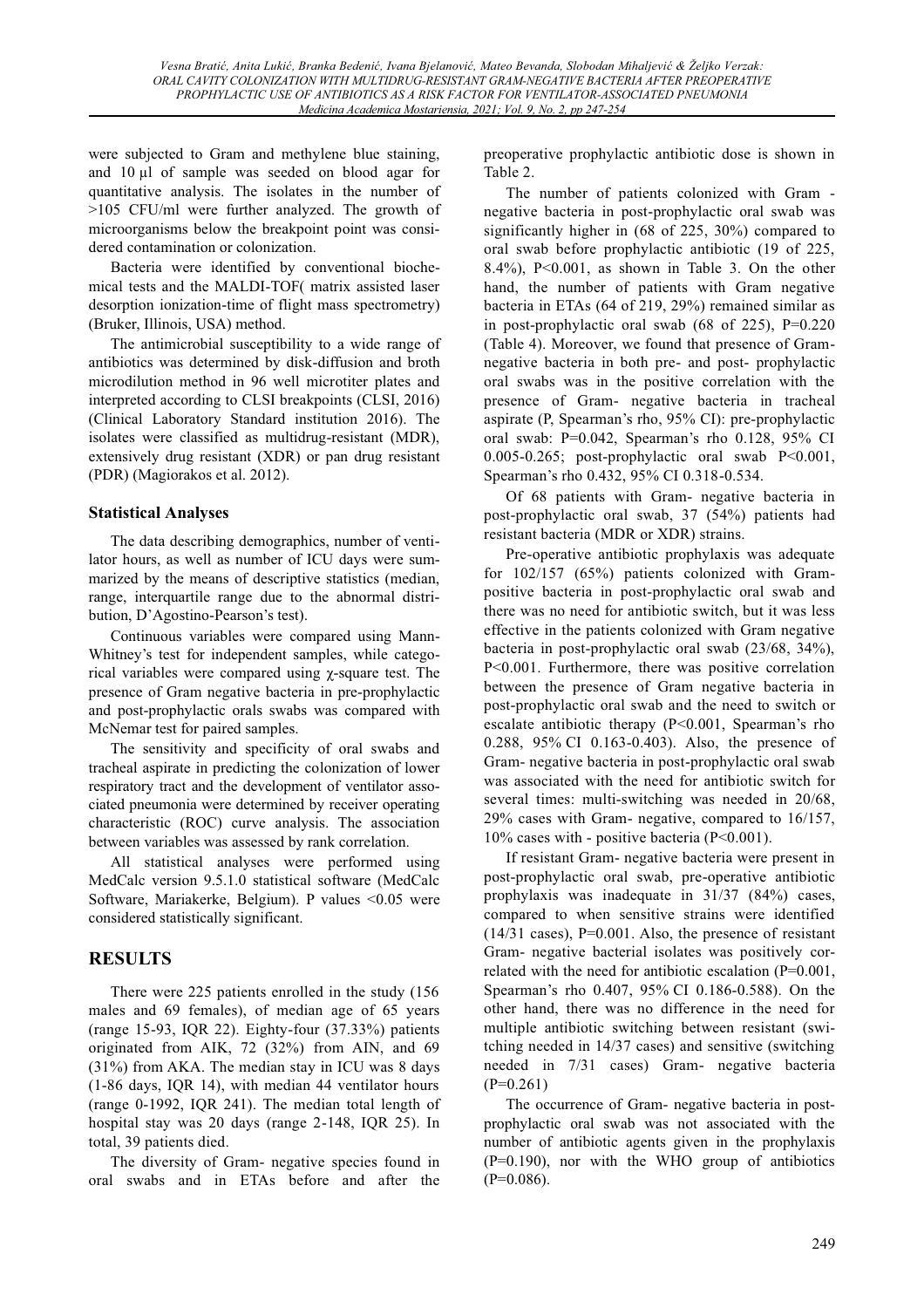|                                 | Colonisation (No. of patients)               |                                             |                      |  |  |
|---------------------------------|----------------------------------------------|---------------------------------------------|----------------------|--|--|
| Gram- negative bacteria         | $1st$ oral swab – before<br>ATB prophylaxis* | $2nd$ oral swab - after<br>ATB prophylaxis* | Tracheal aspirate*,# |  |  |
| E. coli                         |                                              |                                             | 4                    |  |  |
| E. coli ESBL                    | 0                                            |                                             | $\Omega$             |  |  |
| K. pneumoniae                   |                                              | 3                                           | 9                    |  |  |
| K. pneumoniae ESBL              |                                              | 2                                           | 0                    |  |  |
| K. pneumoniae OXA-48            |                                              |                                             |                      |  |  |
| K. oxytoca                      |                                              |                                             | 0                    |  |  |
| P. aeruginosa                   |                                              | 33                                          | 43                   |  |  |
| C. freundii                     |                                              | 2                                           | $\theta$             |  |  |
| C. koseri                       |                                              | $\theta$                                    |                      |  |  |
| A. baumani                      |                                              | 14                                          | 11                   |  |  |
| A. pittii                       | 0                                            | $\theta$                                    |                      |  |  |
| E. cloacae                      |                                              |                                             |                      |  |  |
| K. aerogenes                    |                                              |                                             | 0                    |  |  |
| S. maltophilia                  |                                              |                                             |                      |  |  |
| P. mirabilis                    |                                              |                                             |                      |  |  |
| B. gladioli                     |                                              |                                             |                      |  |  |
| S. marcescens                   |                                              |                                             |                      |  |  |
| N, saprophytica                 |                                              | 0                                           |                      |  |  |
| A. xylosoxidans                 |                                              | $\mathbf{\Omega}$                           |                      |  |  |
| H. nfluenzae                    |                                              | $_{0}$                                      |                      |  |  |
| M. catarrhalis                  | $\Omega$                                     | 0                                           |                      |  |  |
| Total<br>$*$ $\sim$<br>$\cdots$ | 22<br>$H =$                                  | 72                                          | 89                   |  |  |

**Table 2.** The diversity and the frequency of Gram- negative bacteria in oral swabs before and after single preoperative prophylactic antibiotic dose and in ETAs in 225 patients in three surgical intensive care units (AIK, AIN and AKA)

ATB – antibiotic; \* Several patients had multiple colonisation; # In six patients tracheal aspirate was not taken

**Table 3.** Gram negative microorganisms in oral swabs before and after single preoperative prophylactic antibiotic dose and in tracheal aspirates in 225 patients in three surgical intensive care units (general surgical AIK, neurosurgical-AIN, cardiosurgical-AKA)

| ICU        | Gram negative bacteria<br>$2nd$ oral swab – after<br>$1st$ oral swab – before<br>ATB prophylaxis<br>ATB prophylaxis |     |     | Tracheal aspirate* |     |     |
|------------|---------------------------------------------------------------------------------------------------------------------|-----|-----|--------------------|-----|-----|
|            | Yes                                                                                                                 | No  | Yes | No                 | Yes | No  |
| <b>AIK</b> | 12                                                                                                                  |     | 36  | 48                 | 28  | 51  |
| <b>AIN</b> | b                                                                                                                   | 66  | 17  | 55                 | 34  | 37  |
| AKA        |                                                                                                                     | 68  | 15  | 54                 | 12  | 69  |
| Total      | 19                                                                                                                  | 206 | 68  | 157                | 64  | 155 |

Abbreviation: ICU – intensive care unit;  $ATB$  – antibiotic;  $*$  In six patients tracheal aspirate was not taken

VAP was diagnosed in 61 patients. Out of 61 patients, 29 (47%) harboured Gram- negative bacteria in post-prophylactic oral swab, whereas resistant isolates were detected in 20 (33%) patients. Although the development of VAP was not associated with the presence of Gram- negative bacteria in pre-prophylactic oral swab (P=0.320), but there was a positive correlation with the presence of Gram- negative bacteria in postprophylactic oral swab (P<0.001): VAP developed in only 31 of 156 patients (20%) who did not have Gramnegative bacteria in post-prophylactic oral swab, but it developed in 29 of 68 patients (43%) with Gramnegative bacteria in post-prophylactic oral swab. Also, there was positive correlation between the presence of Gram-negative bacteria in post-prophylactic oral swab and the development of VAP ( $P \le 0.001$ , Spearman's Rho 0.230, 95% CI 0.120-0.350). After testing for the correlation between the presence of Gram-negative bacteria in post-prophylactic oral swab and the development of VAP, we investigated sensitivity and specificity of post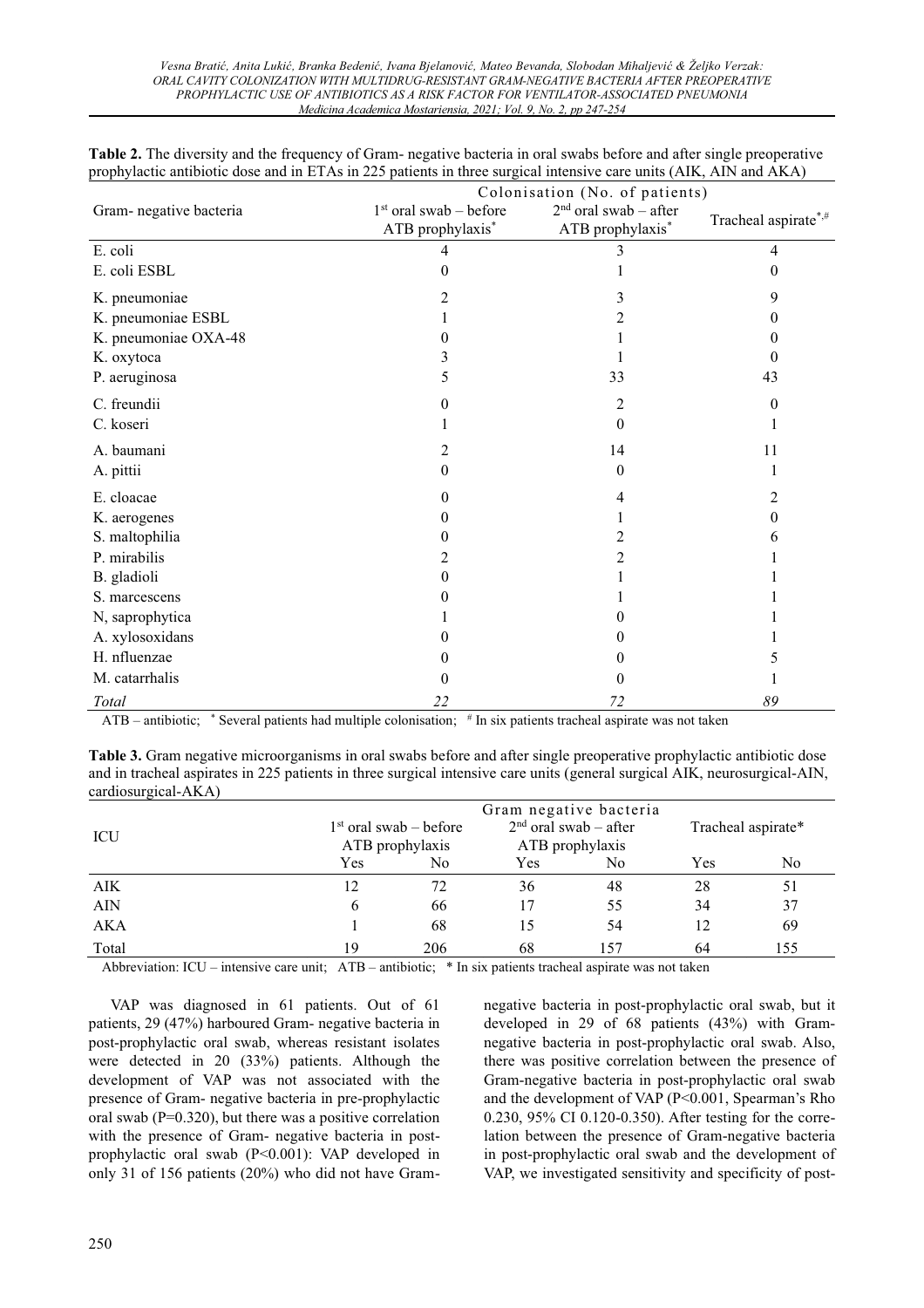prophylactic oral swabs in the prediction of VAP. Roc curve analysis revealed that the presence of Gramnegative bacteria in post-prophylactic oral swab have moderate positive predictive value (43%, CI 33.7-51.9) and high negative predictive value (80%, 75.4-83.6) in predicting VAP (AUC 0.619, CI 0.552-0.683, z=3.273, P=0.001, sensitivity  $48\%$ , specificity  $76\%$ ) (Table 4). The presence of resistant Gram- negative bacteria was associated with the development of VAP (P=0.039).

**Table 4.** Post-prophylactic oral swabs in the prediction of VAP in 225 patients in three surgical intensive care units (general surgical-AIK, neurosurgical-AIN, cardiosurgical-AKA)

| $\frac{1}{2}$<br>ROC curve | Post-prophylactic swab |                    |  |  |
|----------------------------|------------------------|--------------------|--|--|
| analysis                   | <b>VAP</b>             | Tracheal aspirate  |  |  |
| <b>AUC</b>                 | 0.619                  | 0.708              |  |  |
| CI                         | 0.552-0.683            | $0.634$ to $0.767$ |  |  |
| Z                          | 3.273                  | 6.374              |  |  |
| P                          | 0.001                  | < 0.001            |  |  |
| Sensitivity                | 48%                    | 57%                |  |  |
| Specificity                | 76%                    | 85%                |  |  |
| <b>PPV</b>                 | 43%                    | 66                 |  |  |
| СI                         | 33.7-51.9              | 55.9-75.2          |  |  |
| <b>NPV</b>                 | 80%                    | 79                 |  |  |
| СI                         | 75.4-83.6              | 74.5-83.4          |  |  |

Abbreviations: ROC - Receiver operating characteristic;  $VAP -$  ventilator associated pneumonia;  $AUC -$ area under the curve;  $CI$  – confidence interval;  $PPV$  – positive predictive value;  $NPV$  – negative predictive value

As shown in Table 4, the patients in three different surgical intensive care unit differed in regard of the presence of Gram negative bacteria in the pre-prophylactic swabs ( $P=0.018$ ): the patients in AIK had Gramnegative bacteria more frequently (14%) than in AIN (8%) or AKA (1%). The similar difference was found in the post-prophylactic oral swab: again, patients in AIK were more frequently colonized with Gram- negative bacteria (43%) compared to those in AIN (24%) or AKA  $(22\%)$  (P=0.006). On the other hand, the Gram- negative bacteria in tracheal aspirates were found most frequently in the patients hospitalized in AIN (48%), compared to the patients in AIK (35%) and AKA (17%),  $P \le 0.001$ .

There was no significant difference among three surgical ICUs in the occurrence of multidrug-resistant Gram-negative bacteria (MDR) in post-prophylactic oral swab (P=0.231): MDR bacteria had 64% (23/36) of the patients in AIK, 47% (8/17) patients in AIN and 40% (6/15) in AKA. The VAP occurred the most frequently in the patients hospitalized in AIK 39% (33/84), compared to the patients in AIN 22% (16/72) and AKA 17% (12/69), P=0.005. Moreover, the frequency of VAP was correlated with the number of antibiotics given in prophylaxis. The highest rate of 42% (5/12) was observed in patients receiving three antibiotics, followed by the rate of 33% (35/105) in the patients given two prophylactic antibiotics, and only 19% (21/108) receiving only one antibiotic,  $P=0.038$ . Furthermore, VAP developed more frequently in the patients receiving two or more antibiotics from WHO Watch list (51/152), in comparison with the patients who received antibiotics form Access list (9/63), or Reserve list (1/10), P=0.007.

It was observed that prophylactic antibiotic use differed among different ICUs. Most of the patients in AIK received at least two different prophylactic antibiotics (52/84, 62%), while in AIN and AKA the majority of the patients received only one prophylactic antibiotic (47/72, 65% and 40/69, 58% respectively), P<0.001 (Table 6). This can be explained by the difference in the types of surgical procedures in different ICUs. Furthermore, while in AIN only half of the patients (33/69, 48%) received antibiotic from WHO watch group, in AIK and in AKA 64% and 86% of the patients, respectively, received antibiotic from this group, P<0.001 (Table 5).

**Table 5.** The use of preoperative antibiotics in 225 patients in three surgical intensive care units (general surgical, neurosurgical, cardiosurgical)

|            |                     | No. of patients |  |                     |                                                     |            |  |
|------------|---------------------|-----------------|--|---------------------|-----------------------------------------------------|------------|--|
| ICU        | No. of ATB received |                 |  |                     | Maximal level of antibiotic received<br>(WHO group) |            |  |
|            |                     |                 |  | Access <sup>3</sup> | Watch**                                             | Reserve*** |  |
| AIK        | 21                  | 52              |  | 25                  | 54                                                  |            |  |
| <b>AIN</b> | 47                  | 24              |  | 33                  | 39                                                  |            |  |
| AKA        | 40                  | 29              |  |                     | 59                                                  |            |  |

Abbreviation: ICU  $-$  intensive care unit; ATB  $-$  antibiotic; WHO  $-$  World Health Organization;<br>\* Antibiotics that have activity against a wide range of commonly encountered susceptible pathogens, also showing lower res potential than antibiotics in the other groups and are recommended as essential first or second choice empiric treatment options;<br>\*\* Antibiotic classes that have higher resistance potential and/or antibiotics that are at r

resistance; \*\*\* Antibiotics and antibiotic classes that should be reserved for treatment of confirmed or suspected infections due to multi-drug-resistant organisms and should be treated as "last resort" options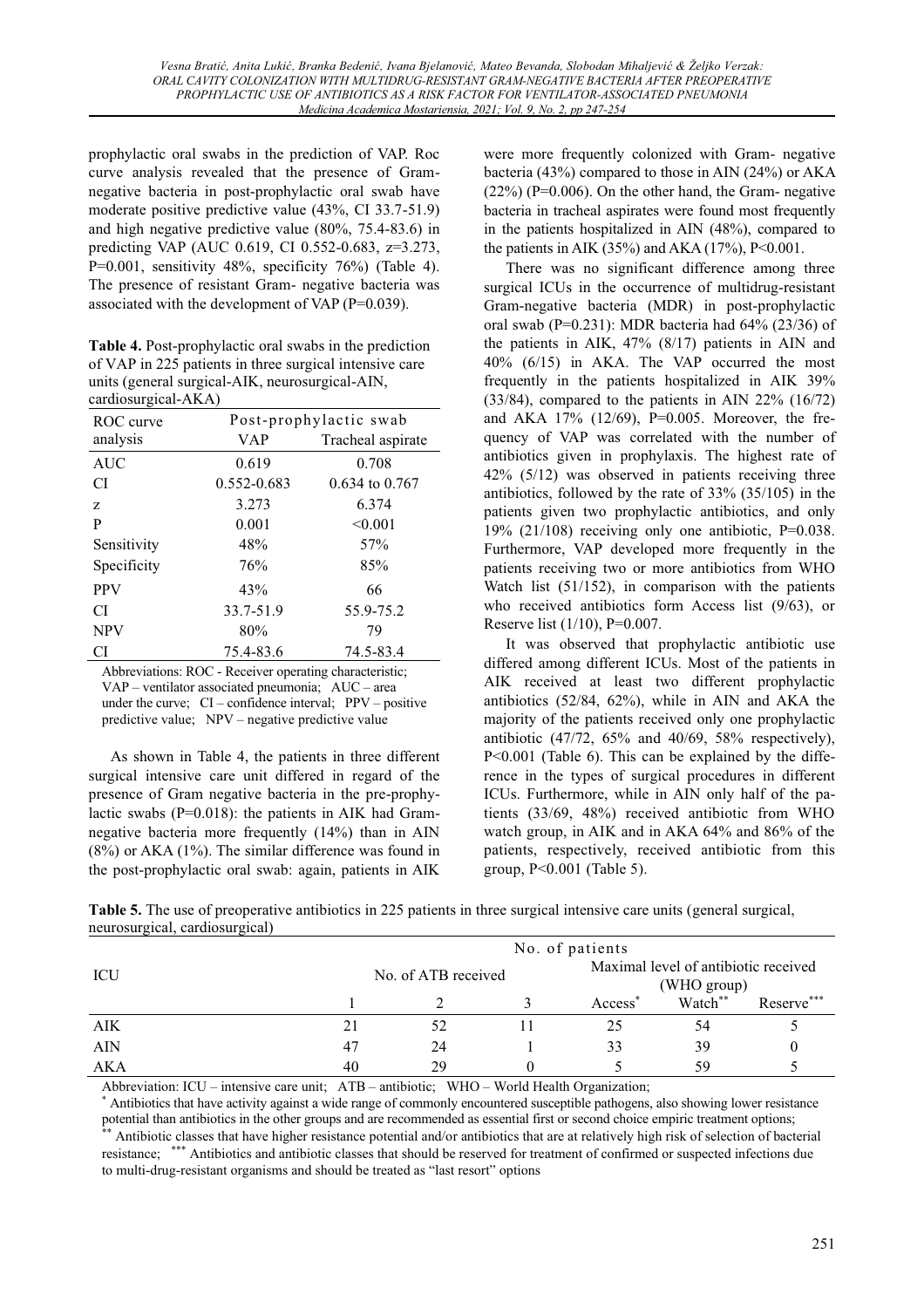|                        |                     | Median, range (IQR) |                   |  |  |  |
|------------------------|---------------------|---------------------|-------------------|--|--|--|
| Gram negative bacteria | Hours on ventilator | Days in ICU         | Days in hospital  |  |  |  |
| Pre-prophylactic swab  |                     |                     |                   |  |  |  |
| N <sub>0</sub>         | 39, 1-1992 (225)    | $8, 1-86(13)$       | $20, 2 - 148(24)$ |  |  |  |
| Yes                    | 250, 0-1236 (607)   | $13, 2 - 68(27)$    | $35, 2 - 73$ (33) |  |  |  |
| $P*$                   | 0.050               | 0.059               | 0.253             |  |  |  |
| Post-prophylactic swab |                     |                     |                   |  |  |  |
| No.                    | 24, 1-1572 (137)    | $6, 1-66(11)$       | $18, 2 - 148(18)$ |  |  |  |
| Yes                    | 187, 0-1992 (611)   | $13, 2 - 86(26)$    | 33, 2-108 (33)    |  |  |  |
| $P*$                   | < 0.001             | < 0.001             | < 0.001           |  |  |  |
| Tracheal aspirate      |                     |                     |                   |  |  |  |
| N <sub>0</sub>         | $17, 0-1368(91)$    | $6, 1-59(7)$        | $16, 2-148(13)$   |  |  |  |
| Yes                    | 312, 0-1992 (651)   | $23, 2 - 86(29)$    | $37, 4-108(31)$   |  |  |  |
| $P*$                   | < 0.001             | < 0.001             | < 0.001           |  |  |  |
| Resistant bacteria     |                     |                     |                   |  |  |  |
| N <sub>0</sub>         | 118, 0-1440 $(606)$ | $11, 5 - 86(37)$    | $25, 2-64(30)$    |  |  |  |
| Yes                    | 288, 12.1992 (706)  | $15, 2 - 60(23)$    | $36, 4-108(44)$   |  |  |  |
| $P*$                   | 0.047               | 0.032               | 0.094             |  |  |  |

**Table 6.** Duration of mechanical ventilation, ICU and hospitla stay of the patients with Gram engative bacteria in perand postprophylactic oral swab, and tracheal aspirate

Abbreviations: IQR - interquartile range; ICU - intensive care unit; \* Mann-Whitney test for independent samples

Furthermore, the ICUs differed in the need for the switch of antibiotic after obtaining the results of the susceptibility testing: the switch was needed in 59% (50/84) patients in AIK, in contrast to 42% (30/72) in AIN and 29% (20/69) in AKA (P<0.001).

#### *The association of Gram-negative bacteria in oral swabs and ETAs with the duration of treatment and the outcome*

The presence of Gram- negative bacteria in postprophylactic oral swab and ETA significantly prolonged the duration of treatment (Table 6).

The patients with Gram-negative bacteria in postprophylactic oral swab were 8 times longer mechanically ventilated than patients with Gram-positive bacteria (P<0.001), and had twice longer duration of ICU  $(P<0.001)$  and hospital stay  $(P<0.001)$  as shown in Table 6.

Similarly, the patients with Gram-negative bacteria in tracheal aspirate were 18 times longer mechanically ventilated than patients with Gram-positive bacteria  $(P<0.001)$ , 17 days longer stay in the ICU  $(P<0.001)$ , and had three weeks longer hospital stay (P<0.001).

Also, the patients with Gram-negative bacteria in ETA were 170 hours (median) longer mechanically ventilated ( $P=0.047$ ), and stayed for 4 days longer in the ICU (P=0.032) compared to those without Gram-negative organism as shown in Table 6.

The presence of Gram-negative bacteria in either oral swabs or ETA was positively correlated with higher mortality. For example, 30% (7/19) of patients with Gram-negative bacteria in pre-prophylactic oral swab died compared to 16% (32/206) of patients without Gram negative bacteria in pre-prophylactic oral swab  $(P=0.019$ , Spearman's rho 0.157, 95% CI 0.0.26-0.282). The similar correlation was found for the occurrence of Gram-negative bacteria in post-prophylactic oral swab; 29% (20/68) of the patients with Gram- negative bacteria died compared to 12% (19/157) without Gram negative bacteria; P=0.002, Spearman's rho 0.210, 95% CI 0.081-0.332). The concordance was also noticed with ETAs with 31% (23/74) of the patients colonized with Gram- negative bacteria having letal exitus compared to 10% (15/145) without Gram-negative bacteria; P<0.001, Spearman's rho 0.245, 95% CI 0.116-0.365).

However, the presence of MDR Gram-negative bacteria was not correlated with the outcome: 41% (13/32) patients with MDR strain died, compared to 17% (6/36) infected with susceptible isolates (P=0.114).

Gram-negative bacteria in post-prophylactic oral swab were more frequent in the patients suffering from diabetes mellitus 48% (21/48), than in the patients without diabetes mellitus 26% (47/177), P=0.022). MDR Gram-negative bacteria in post-prophylactic oral swab were more frequent in diabetic patients compared to non-diabetic patients 81% (17/21,) vs 42% (20/47),  $P=0.004$ ).

There was no correlation of diabetes mellitus and the presence of Gram-negative bacteria in ETAs (P=0.610).

# **DISCUSSION**

The main finding of the study is that the prophylactic application of antibiotics in surgical ICUs is associated with increased colonization of oral cavity and lower respiratory tract with Gram-negative bacteria. Although the perioperative prophylaxis is based on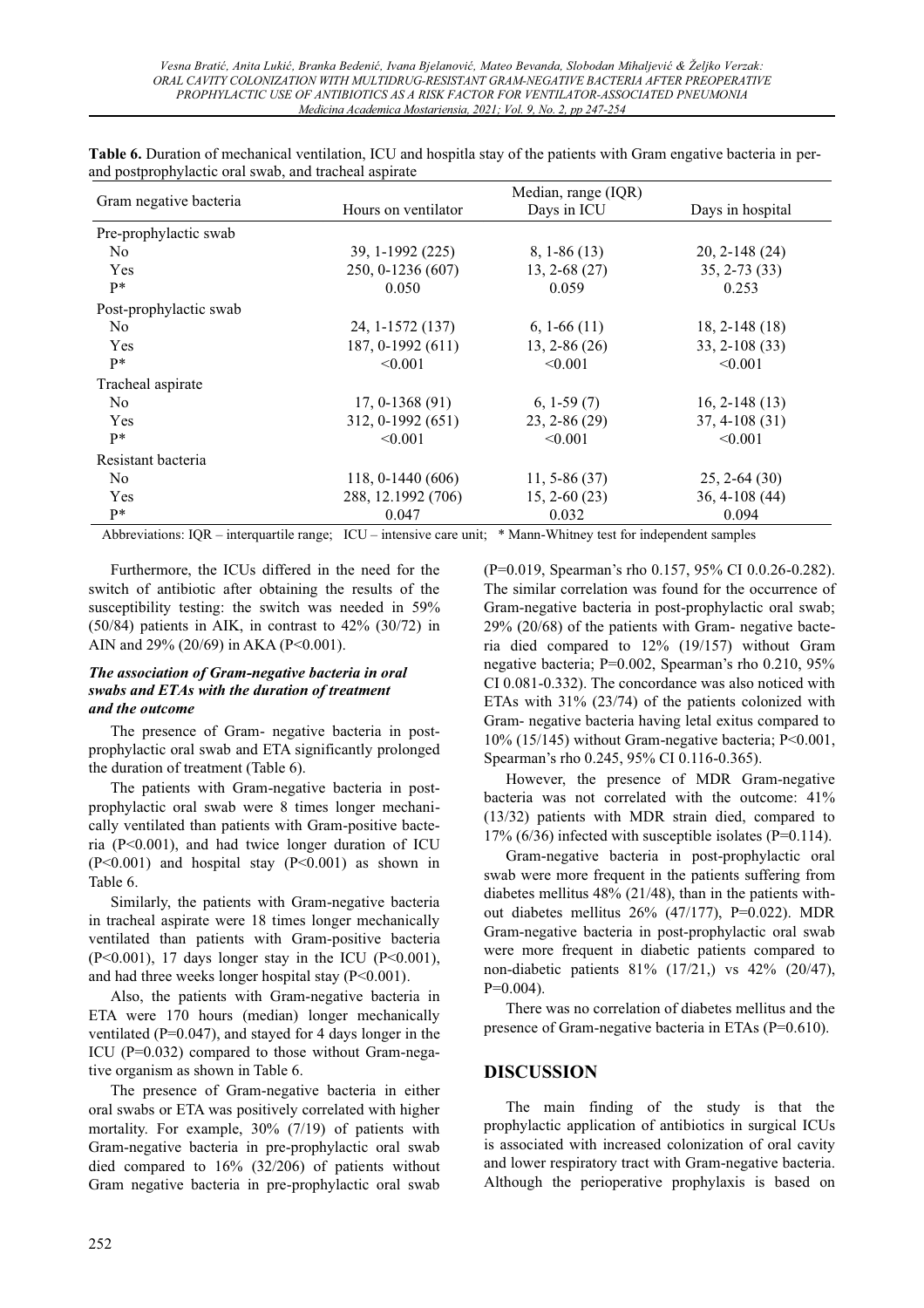broad spectrum antibiotics covering both Gram-positive and Gram negative organisms, increased colonization of Gram- negative bacteria in post-prophylactic oral swab was observed. Neither the number of antibiotics in the prophylaxis, nor their level (WHO group) affected the occurrence of Gram-negative bacteria in post-prophylactic oral swab. On the contrary, the development of VAP was associated with both the number and the level of antibiotics in preoperative prophylaxis. This could be seen as a paradox at the first sight, but could be easily explained as a consequence of the irrational use of prophylactic antibiotics. Namely, since 52% of the patients received multiple antibiotics of similar coverage, and that 72% of the patients received antibiotics from Watch and Reserved group. Thus, excessive use of antibiotics form Watch and Reserved group could select resistant Gram negative-bacteria, found to be associated with the development of VAP in this and previous studies.

Moreover, the presence of the diabetes mellitus and the type of ICU affected the rate of colonization with Gram-negative bacteria. The patients in AIK had higher rates of Gram-negative bacteria in the postprophylactic swab compared to the patients in AIN and AKA. This could be explained based on the types of surgical procedures in certain ICUs. The patients in AIK with a lot of abdominal surgical procedures had higher frequency of Gram-negative bacteria, even in pre-prophylactic swabs than the patients in AIN and AKA, which could be the consequence of more frequent vomiting (i.e. miserere) or impaired integrity of intestinal wall due to the underlying condition leading to contamination with intestinal flora. For the same reasons, this explanation could apply to post-prophylactic swabs, as well. Another explanation for this distribution could be in more contaminated surgical procedure carried out in AIK requiring more antibiotics to cover both aerobic Gram-negative enteric bacteria and anaerobes, compared to AIN and AKA which usually have "clean procedures".

 The causative agents of VAP reflected the same pattern of of Gram-negative bacteria found in oral cavity. Moreover, not only the development of VAP correlated with the presence of Gram-negative bacteria in oral cavity, but it seems that there is a high probability that VAP will develop if Gram-negative bacteria are found in post-prophylactic oral swab. In other words, post-prophylactic oral swab negative for Gram-negative bacteria could be used to predict probability of VAP development.

The limitation of the study is the small number of and the involvement of only one hospital center. However, this is the first study on the colonization of oral cavity with MDR Gram-negative bacteria and its impact on development of hospital pneumonia. The risk

factors for development of VAP need to be identified and clarified in order to prevent and control this important complication of mechanical ventilation.

# **CONCLUSIONS**

This study showed that Gram- negative bacteria in oral swabs occured more frequently after preoperative prophylactic antibiotics. Furthermore, receiving two prophylactic antibiotics was associated with the higher incidence of Gram negative bacteria in oral swabs and ETAs, and that VAP itsels developed more frequently in the patients receiving two or more antibiotics from WHO Watch list. Therefore, we pledge here for the rational use of antibiotics in preoperative prophylaxis.

# *Acknowledgements:* None.

*Conflict of interest:* None to declare.

# *Contribution of individual authors:*

- Vesna Bratić: design of the study, literature searches and analyses, interpretation of data, manuscript writing.
- Anita Lukić: data collection, statistical analysis.
- Branka Bedenić: design of the study, manuscript writing.
- Slobodan Mihaljević: design of the study, literature searches and analyses.
- Željko Verzak: design of the study, manuscript writing.
- All authors have read and agreed to the published version of the manuscript.

# **References**

- *1. Koulenti D, Rello J\_ Hospital-acquired pneumonia in the 21st century: a review of existing treatment options and their impact on patient care.Expert Opin Pharmacother 2006; 7:1555±1569*
- *2. Chastre J, Fagon JY: Ventilator-associated pneumonia. Am J Respir Crit Care Med 2002; 165:867±903*
- *3. Dey A, Bairy I. Incidence of multidrug-resistant organisms causingventilator-associated pneumonia in a tertiary care hospital: a nine months' prospective study. Ann Thorac Med 2007; 2:52-7. doi:10.4103/1817-1737.32230*
- *4. Patro S, Sarangi G, Das P, Mahapatra A, Mohapatra D, Paty BP, Chayani N: Bacteriological profile of ventilatorassociated pneumonia in a tertiary care hospital. Indian J Pathol Microbiol 2018; 61:375-379. doi:10.4103/IJPM.IJPM\_487\_16. PMID: 30004058*
- *5. Craven D: Epidemiology of ventilator-associated pneumonia. Chest 2000; 117(4 suppl 2):186S±187S*
- *6. Pugin J, Auckenthaler R, Mili N, Janssens JP, Lew PD, Suter PM: Diagnosis of ventilator-associated pneumonia by bacteriologic analysis of bronchoscopic and nonbronchoscopic "blind" bronchoalveolar lavage fluid. Am Rev Respir Dis 1991; 143(5 Pt 1):1121-9. doi:10.1164/ajrccm/143.5\_Pt\_1.1121.PMID: 2024824*